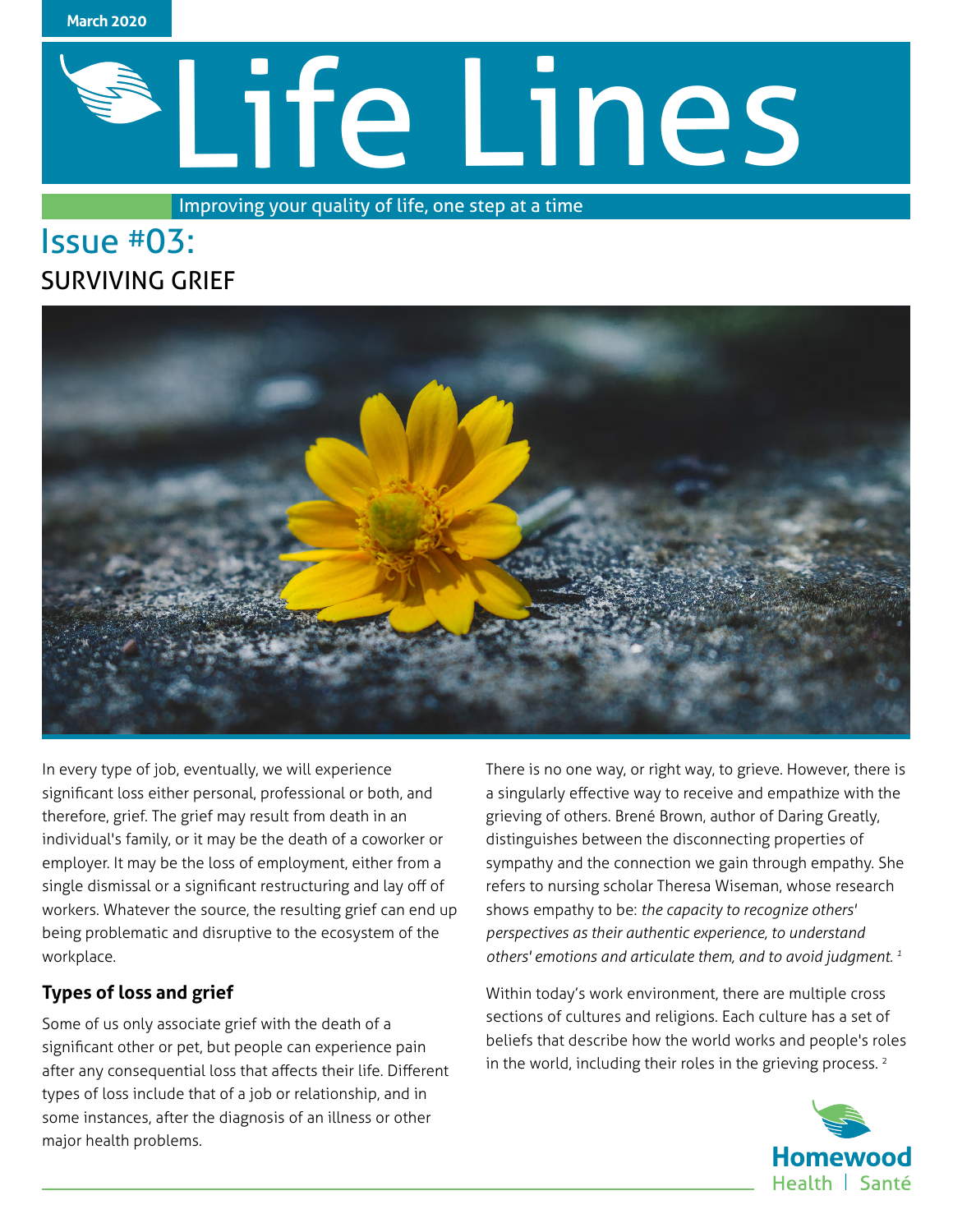## Surviving Grief

It helps to remember that each culture has particular and often unique views about the meaning of life and what happens after we die. In general, ideas about the meaning of death help people make sense of it and cope with its mystery.

Some cultures believe in life as a cyclical rather than linear phenomenon; that we return to life after each death. Others believe that the spirit of someone who has passed directly influences the living family members; after death, the spirit of the individual watches over them.

In each culture, death is associated with a set of rituals and customs to help people with the grieving process, offering ways to process and express their grief.

In some cases, a person's experience of grief may differ with cultural norms; for example, in the case of someone who is quiet and reserved and not quick to cry or express their grief. Some may have a level of despair that feels out of step with the norm, but despite those norms, we need to allow individuals the space to grieve in a way that feels right to them. Although another's rituals may seem foreign compared to those of our own, these routines provide a means for communities to support the bereaved.

People often adopt the beliefs and values of their culture to meet their unique needs and circumstances. As a result of this, grief responses within a culture can vary from person to person. A family with members from more than one cultural background may develop unique rituals and customs, combining elements from several cultures.

A person who is bereaved can often feel lost in the sense of chaos and confusion. Regardless of where they come from, rituals and customs provide a sense of routine and normalcy. They provide direction and structure at a time when the chaos of emotion could easily prevail. Consider the following when a co-worker is grieving:

- What are the bereaved family's beliefs surrounding death?
- What emotions and behaviours are typical for the bereaved person's culture?
- Who should attend certain ceremonies, and how are attendees expected to act and dress?
- What types of offerings, material or emotional, are expected?

• Are there appropriate verbal or written condolences?

Consider talking with someone who shares that same cultural background, or you can start with internet resources if that feels more comfortable. Being ignorant of the cultural differences of grief could cause undue conflict or misunderstanding in the workplace; however, showing compassion and acceptance will create connections and help in the moving forward phase. Here are a few considerations:

#### **When the person returns to work:**

- 1. At the first opportunity, express your condolences (if you have not already done so).
- 2. Make it as normal as possible. Try not to change your facial expression and tone of voice when speaking with your co-worker.
- 3. Carry on with normal work routines. If you typically eat lunch together, continue doing so.
- 4. Try to be sensitive in your conversation. If you are unsure what to say or how to treat them, acknowledge that, and ask them if they wish to discuss the loss, or instead wish to concentrate on workplace tasks. They will tell you what they need and don't need, and you should respect their wishes.

The following examples illustrate things you should avoid saying when trying to support someone who has recently experienced a loss.

#### **What not to say:**

#### 1. *"I know how you feel."*

Each loss is different. You could, instead, ask how he or she feels, but only if you know they are okay with talking about the loss at work. Also, don't share your own story of loss as a sign of empathy.

#### 2. *"It's part of God's plan"* or *"It is God's will."*

This can make people angry and they may respond with, "What plan?" For some, religion may not come into play.

#### 3. *"Call if you need anything."*

They aren't going to call. It is much better to offer something concrete, such as: "I have some free time, and if needed, I would like to come over and help where possible."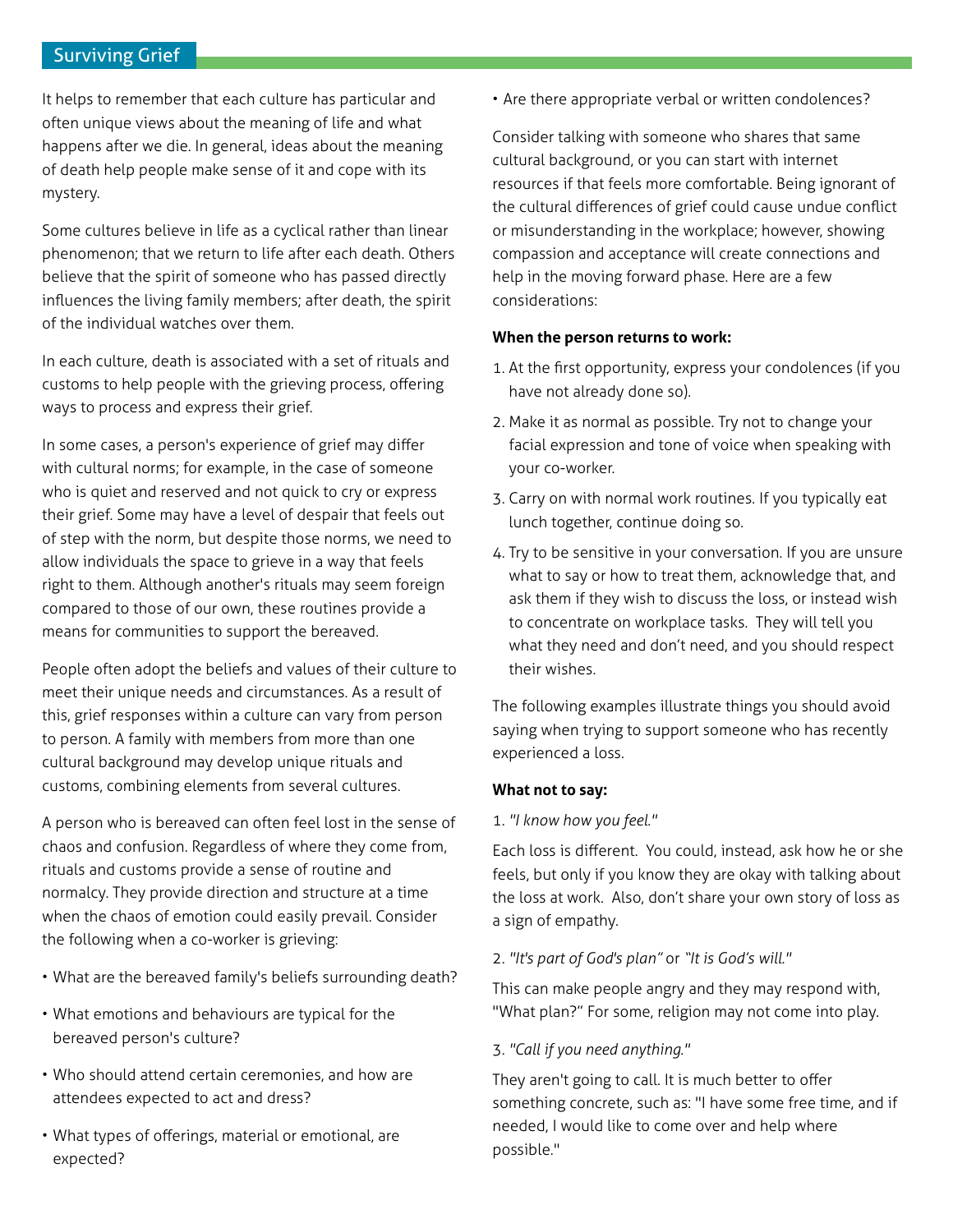# Surviving Grief

4. *"He/she is in a better place now."*

These clichés can be hurtful as circumstances may be of a sensitive and/or difficult nature.

5. *"It's time to get on with your life."*

We all grieve in our own way and our own time. It is not your place to suggest what length of grieving is warranted.

# **Stages of grief**

We know now that there are five stages of grief that most individual tends to go through, but how those stages play out in a person's life will be unique and probably full of nuance, involving emotions that come and go, in a seemingly cyclical fashion.<sup>3</sup>

#### **The five stages of grief**

- Denial
- Anger
- **Bargaining**
- **Depression**
- Acceptance

People experience grief in many different ways, often in a unique mix of sadness, shock, anger, fear, or anxiety. Some feel numb, while others feel relief or peace after a loss. Some can even feel removed from the world and disconnected from daily life, including work. In all of these cases, support is necessary to move on and forward.

In order to heal, you have to acknowledge the pain and allow yourself the opportunity to grieve. Unresolved grief can lead to complications such as depression, anxiety, substance abuse, and health problems. Exploring your feelings and thoughts through writing, painting, music, or other forms of creative expression can be a powerful ways to help heal. And remember, crying is a natural way to help release the hurt.

Be aware that some coworkers may not have experienced a significant loss, and do not have the psychological tools or experience to support their peers. For them, it is vital to have an established plan for supporting their colleagues without becoming consumed by the situation.

# **How to move forward**

Grieving a loss can sometimes feel endless and unbearable, and yet we eventually must return to some daily routines.

Although some of those routines may have changed, the need to work often remains constant. What happens then? Moving forward doesn't mean forgetting; it's merely making new connections so we can thrive. Being conscious of our distressing emotional thoughts can be the impetus to moving forward in our own lives, but how do we become the kind of support for a grieving colleague if and when required in their time of need? 4

Through our work, we have found that employees have a dual responsibility. First is the responsibility to the employer; second is the responsibility to keep the work environment running like a healthy ecosystem, part of which is taking a reasonable amount of interest in the well-being of coworkers. Almost all of us will spend the better part of our working lives surrounded by people who are not considered to be our friends. While we may spend more time with them than with our family and/or social friends, the interactions are typically communal and on the surface, rarely run deep. Coworkers and supervisors are often at a loss as to how to react in the wake of a personal and significant loss. It's difficult to know what to do or say, what not to do or say, and how long the uneasiness will last. 5

We form well-intentioned comments out of care and concern, yet may convey unknowingly a lack of sensitivity to one's grief experience. The bereaved may take this perceived reservation to mean that it's time to "snap out of" their sadness though they have little control over their emotions and may lack the ability to regulate their attention. Workers whose jobs take high concentration may experience distracting thoughts about the deceased and may make mistakes that they wouldn't typically make. Added to the intense emotions they are experiencing is anxiety about how employers and coworkers perceive them. A bereaved person may have a fear of further loss, of their job, perhaps compounding the sadness and anxiety they are already experiencing. These are two ways you can support a grieving colleague; it is wise to find a compassionate middle ground where supportive actions and giving space are in balance. While it may seem well-intentioned, saying, "take your time" or "whatever you need" may be insufficient and may result in an uncomfortable void between colleagues. Where existing relationships permit and while ensuring you respect the right to privacy, you may ask about the loss during the course of related conversations.